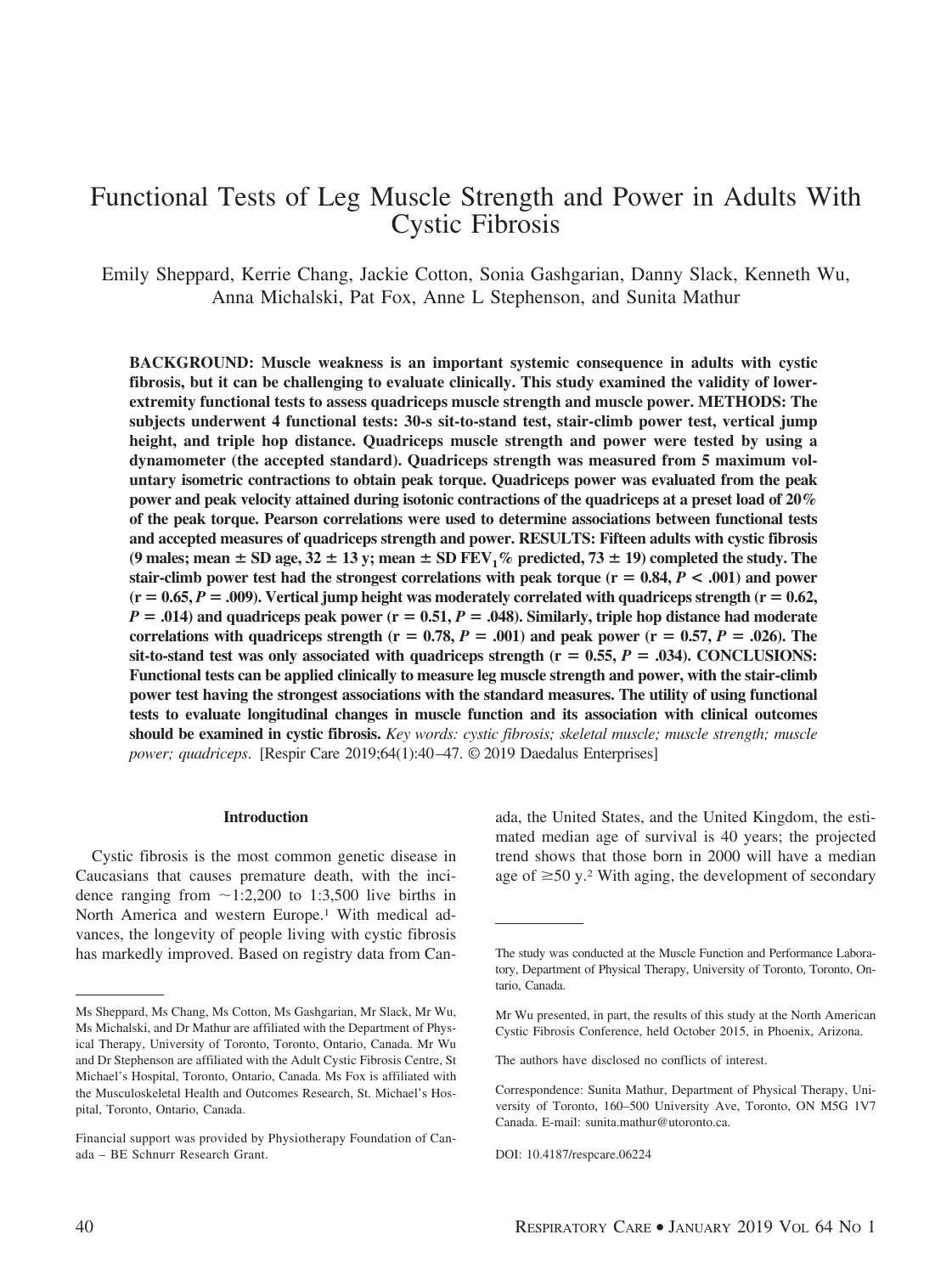musculoskeletal complications, for example, skeletal muscle dysfunction, has become an important concern in this population. Many factors, such as loss of muscle mass, poor nutritional status, systemic inflammation, corticosteroid use, and low physical activity levels, may contribute to the development of muscle dysfunction in adults with cystic fibrosis.3 Muscle weakness of the quadriceps and hamstrings  $(\sim 60 - 80\%$  of healthy controls) has been reported in a number of studies of adults with cystic fibrosis and associated with muscle atrophy.4-6 Muscle strength may also decline further during an acute pulmonary exacerbation.7 In relation to clinical outcomes, quadriceps strength is associated with the 6-min walk distance,<sup>6</sup> which is a strong predictor of mortality in adults with cystic fibrosis.8 Therefore, the evaluation of muscle strength is clinically relevant to monitor the decline in physical function and muscle mass that could be addressed through exercise, nutrition, and pharmaceutical therapies.

Computerized dynamometers are the accepted standard tool for evaluating muscle performance. In studies of adults with cystic fibrosis, computerized dynamometers, for example, Cybex (CSMi, Stoughton, Massachusetts), have been used to characterize isometric or isokinetic torque,<sup>5,6</sup> which reflects strength or the tension-generating capacity of the muscle. Dynamometers can also be used to evaluate muscle power (the ability of the muscle to generate highvelocity, forceful movements) and muscle endurance/fatigability (the ability of the muscle to do repeated work). Although the computerized dynamometer is the accepted standard tool for evaluating muscle performance, this device is not commonly used in the clinical setting due to their high cost, large space requirements, and technical expertise required for testing.9

As an alternative to strength testing, functional tests of lower-extremity muscle strength and/or muscle power can be more easily applied because they require minimal space, time, and equipment. Timed sit-to-stand tests (eg, 30 s or 1 min) and the Timed Up and Go test are commonly used in older adults and people with chronic conditions, for example, COPD, and show correlations with quadriceps strength.10,11 The stair-climb power test, which was developed for older adults as a functional measure of lower-extremity muscle power,12 has also been used in COPD.13 Because adults with cystic fibrosis generally span a younger age range than individuals with COPD, tests of lower extremity function that are more challenging, for example, the vertical jump test, $14$  may be more applicable to this population. Currently, the validity of functional tests for the assessment of quadriceps muscle strength and power has not been established in cystic fibrosis. The objective of this study was to determine the criterionrelated validity of functional tests in adults with cystic fibrosis by examining the association between laboratory-based measures of quadriceps muscle strength and power by using

## **QUICK LOOK**

#### **Current knowledge:**

Quadriceps muscle strength is reduced in adults with cystic fibrosis compared with age-matched healthy adults. The evaluation of muscle strength in the literature has been limited to measurements of isometric and isokinetic peak torque by using laboratory-based equipment, (ie, computerized dynamometry), which may not be feasible to conduct in the clinical setting.

#### **What this paper contributes to our knowledge:**

Clinical tests of lower-extremity function were correlated with quadriceps muscle strength and muscle power, as measured on a computerized dynamometer. More challenging tests, for example, the stair-climb power test, may be more useful than the sit-to-stand test because it can address a wider range of functional abilities and has moderate-to-high associations with both muscle strength and power.

computerized dynamometry with clinical tests of lower-extremity muscle function.

#### **Methods**

A prospective, observational study of adults with cystic fibrosis was conducted from January 2015 to April 2016. Eligible subjects were English-speaking adults ( $\geq$  18 y old), with a confirmed diagnosis of cystic fibrosis by sweat chloride testing and/or genotyping. Exclusion criteria were pulmonary exacerbation that required oral or intravenous antibiotics in the past month, lung transplantation, pregnancy, colonization of *Burkholderia cepacia* complex, neuromuscular disease, or musculoskeletal pain. The study participants were screened for inclusion at the out-patient cystic fibrosis clinic, and those individuals who were eligible and interested in participating in the study were contacted for a study visit. Ethical approval was obtained from the hospital (REB 14 – 372) and university (REB 31152) research ethics boards. All the participants provided written informed consent.

Testing was conducted in a single visit at a university laboratory and included quadriceps strength and power tests on the dynamometer (System 4 Pro, Biodex Medical Systems, Shirley, New York), and 4 functional tests: 30-s sit-tostand test, stair-climb power test, vertical jump test, and triple hop distance. There was a 5-min break between the Biodex dynamometer and the functional tests. Adverse events during testing were recorded (eg, trips or falls, muscle strain and/or pull, or pain). Age, sex, and dominant lower extremity were recorded at the beginning of the testing session, and height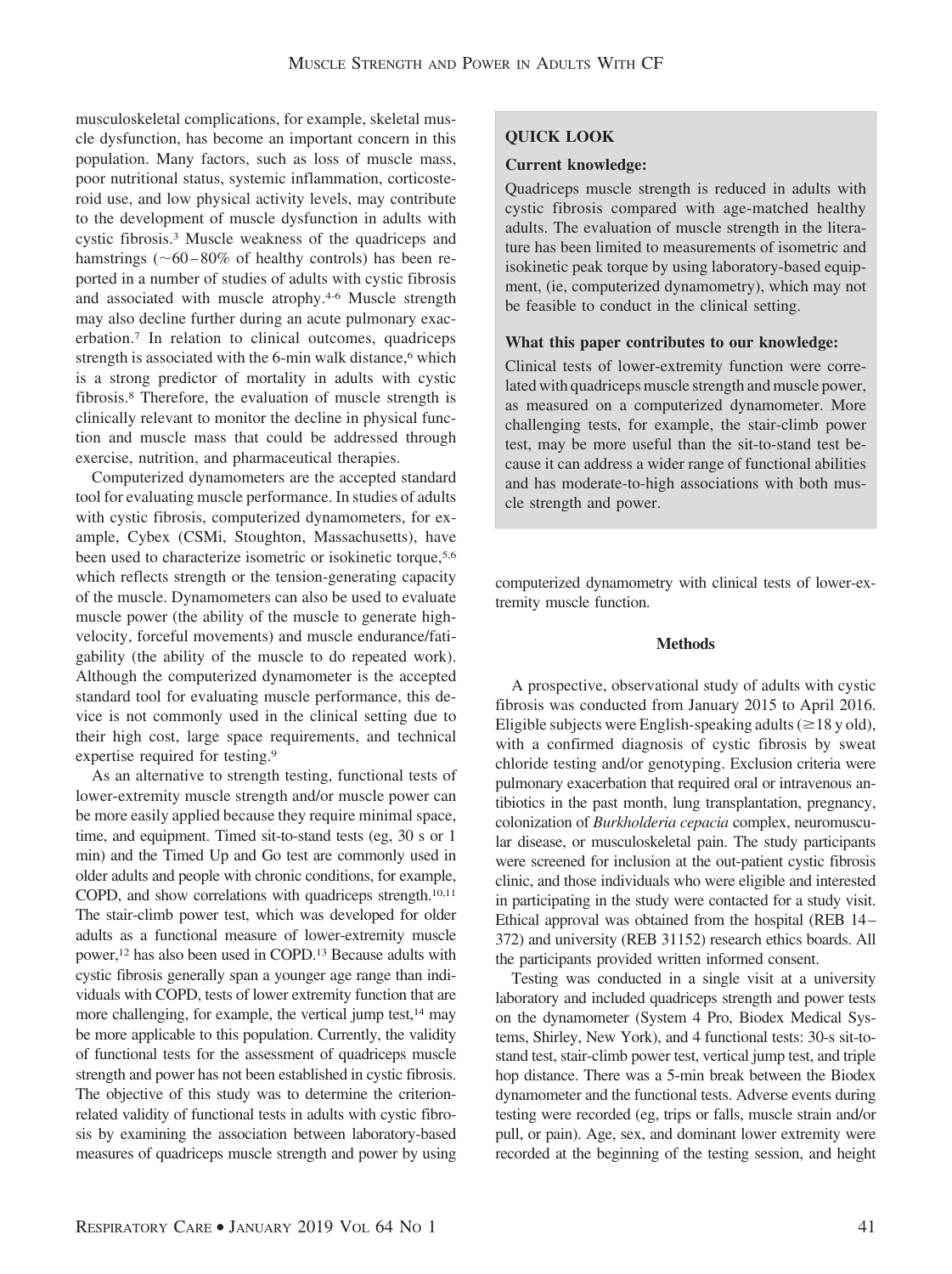

Fig. 1. Flow chart. MRSA = Methicillan-resistant *Staphylococcus aureus*.

and weight were measured on a standing scale with shoes removed. Additional clinical characteristics were obtained from the participant's medical chart (age of diagnosis, cystic fibrosis genetic mutation, diagnosis of cystic fibrosis–related diseases (cystic fibrosis–related diabetes and cystic fibrosis– related liver disease, osteoporosis or osteopenia), results of the most recent pulmonary function test (FEV<sub>1</sub> and FVC,  $%$ predicted),15 bacterial status within the past year, and use of intravenous and/or oral glucocorticoid in the past 12 months.

## **Muscle Strength and Power Testing on a Dynamometer**

Muscle strength (torque-generating capacity) and power (product of torque and velocity) of the knee extensors (quadriceps) were evaluated by using the Biodex dynamometer. Raw signals for torque, position, and velocity were sampled at 100 Hz and collected by using Acqknowledge version 4.1.1 (Biopac Systems, Goleta, California) for offline processing. Isometric peak torque (muscle strength) of the knee extensors was tested at 60° of knee flexion.16 A practice trial was followed by 5 maximal voluntary trials with 1-min rest breaks. The subjects were instructed to push as hard and fast as possible, and verbal encouragement was provided throughout the trial. The average of the 3 highest values within 10% was used for analysis. Isotonic muscle power was evaluated with the load set to  $\sim$ 25–30% of the isometric peak torque mea-

Table 1. Participant Characteristics

| Characteristic                                   | Results               |
|--------------------------------------------------|-----------------------|
| Age, mean $\pm$ SD (range) y                     | $32 \pm 13(18-63)$    |
| Males/females, $n$                               | 9/6                   |
| Height, mean $\pm$ SD cm                         | $162 \pm 15$          |
| Weight, mean $\pm$ SD kg                         | $66.3 \pm 15.1$       |
| Body mass index, mean $\pm$ SD kg/m <sup>2</sup> | $25.9 \pm 9.7$        |
| Pulmonary function tests                         |                       |
| $FEV1%$ predicted, mean $\pm$ SD (range)*        | $73 \pm 19(39 - 109)$ |
| FVC% predicted, mean $\pm$ SD (range)            | $91 \pm 17(60 - 112)$ |
| Inhaled steroids in the past year, $n$ (%)       | 12(80)                |
| Oral steroid use in past year, $n$ (%)           | 6(40)                 |
| Comorbidities, $n$ (%)                           |                       |
| Cystic fibrosis-related diabetes                 | 2(13)                 |
| Pancreatic insufficient                          | 13 (87)               |
| Cystic fibrosis-related liver disease            | 1(7)                  |
| Osteopenia†                                      | 7(47)                 |
| Osteoporosis‡                                    | 1(7)                  |
| Bacterial status, $n$ (%)                        |                       |
| Pseudomonas aeruginosa                           | 13 (87)               |
| Staphylococcus aureus                            | 13 (87)               |
| Aspergillus                                      | 11(73)                |
| Stenotrophomonas maltophilia                     | 7(47)                 |
| Atypical mycobacteria                            | 2(13)                 |
| Methicillin-resistant Staphylococcus aureus      | 1(7)                  |
| Genotype, n (%)                                  |                       |
| Homozygous $\Delta$ F508                         | 5(33)                 |
| Heterozygous $\Delta$ F508                       | 9(60)                 |
| Other                                            | 1(7)                  |
| Age of diagnosis $\leq 2$ y                      | 9(60)                 |

\* Predicted values for lung function were based on Global Lung Function Initiative (from Reference 14).

 $\dagger$  Defined as a T score between  $-2.5$  and  $-1.0$ 

 $\ddagger$  Defined as a T score  $\leq -2.5$ .

Table 2. Summary of Biodex Measures of Knee Extensor Strength and Power and Lower-Extremity Functional Tests

| Measure                                                       | Results          |
|---------------------------------------------------------------|------------------|
| Biodex dynamometer (accepted standard tool),<br>mean $\pm$ SD |                  |
| Knee extensor isometric peak torque, Nm                       | $147.3 \pm 59.4$ |
| Peak isotonic velocity, degrees/s                             | $422 \pm 48$     |
| Peak isotonic power, W                                        | $318 \pm 141$    |
| Functional tests, mean $\pm$ SD                               |                  |
| 30-s sit-to-stand test, no. repetitions                       | $24 \pm 5$       |
| Stair-climb power test, W                                     | $425 \pm 124$    |
| Triple hop distance, cm                                       | $420 \pm 102$    |
| Vertical jump test, cm                                        | $39 + 9$         |

sured in the previous test.<sup>17</sup> The range of motion was set from 100° of knee flexion to full extension.17 A familiarization set of 3 repetitions was followed by 2 sets of 10 maximal repetitions, with a 2-min rest between sets. The mean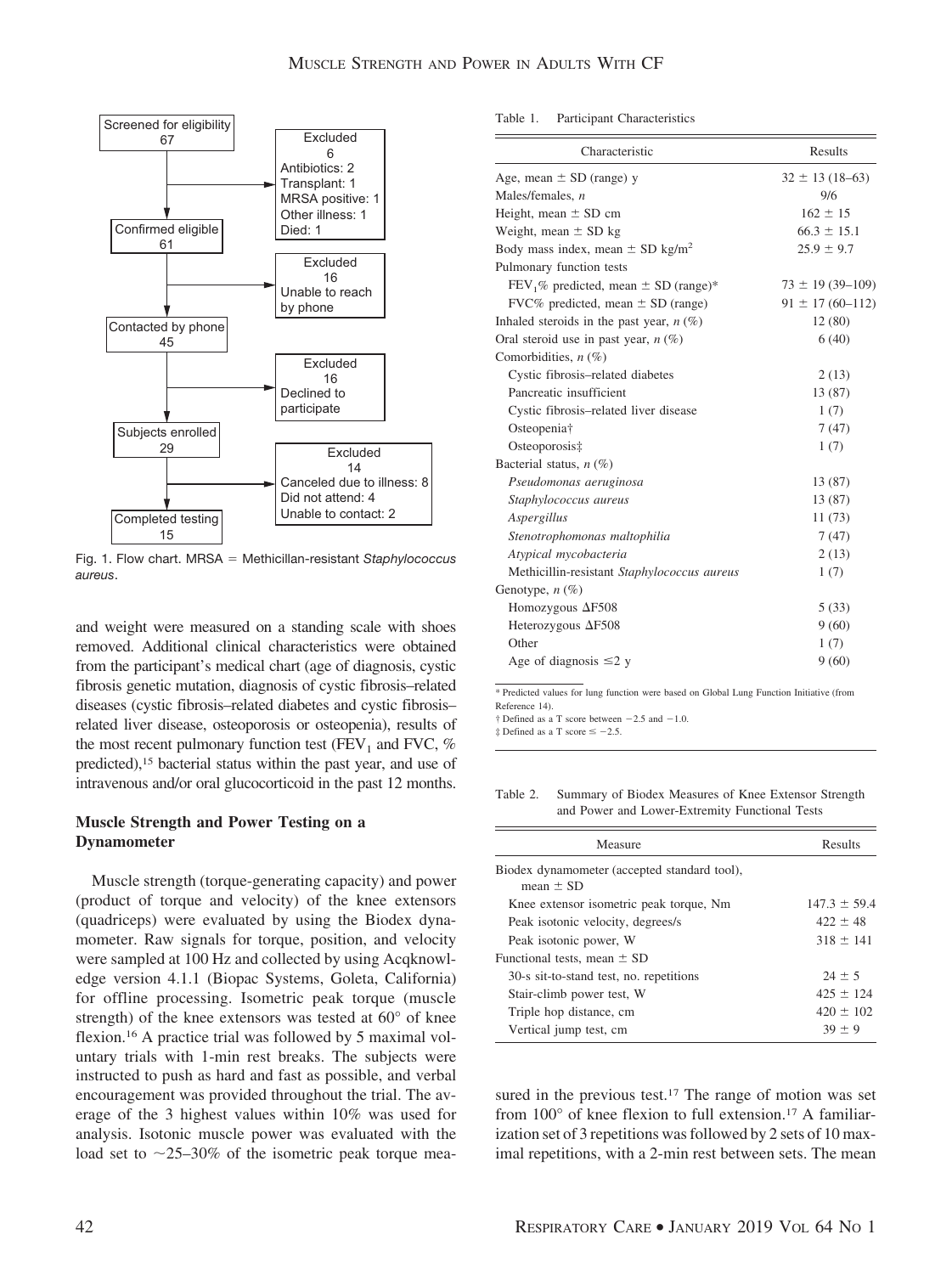

Fig. 2. Scatter plots of quadriceps peak torque versus functional tests.

of peak power (watts) and peak velocity (degrees/s) from the middle 6 contractions (excluding the first 2 and last 2 contractions from each set) were calculated; the highest value between the 2 sets was used for analysis.

#### **Lower-Extremity Functional Tests**

The participants performed 4 functional tests in random order, with 3–5 min between tests to reduce the influence of fatigue on performance. The participants observed the investigator (ES, KC, JC, DS, SG, and AM) demonstrate each test, which was followed by a practice trial. Three trials for each test were then performed, and the average score was used for analysis. The 30-s sit-to-stand test was conducted by using a standard (46 cm) height chair, with the subject seated in the middle of the chair and feet on the ground. The participant was instructed to stand from a seated position as many times as possible in 30 s; the total number of full repetitions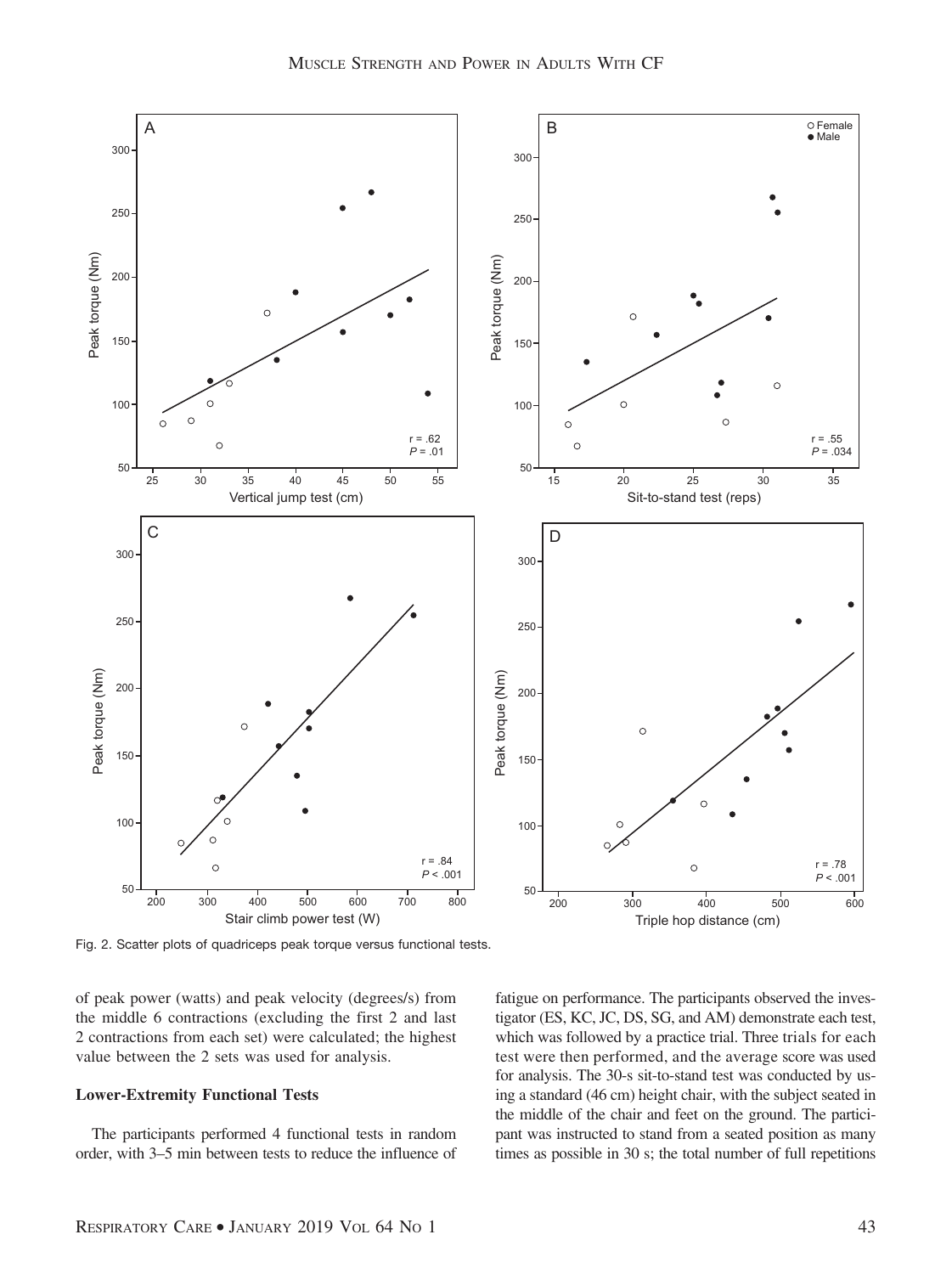

Fig. 3. Scatter plots of quadriceps peak velocity versus functional tests.

was recorded. One full repetition began and ended with the participant seated.18 For the stair-climb power test, the participants were asked to climb 10 stairs as fast as possible and the time was recorded in seconds.12 The timing began on the word "go" and ended when the participant had both feet on the top step. Leg muscle power (in watts) was calculated by using the equation by Bean et al.<sup>12</sup>

For the vertical jump test, the participant stood next to the wall with his or her dominant arm extended. The top of the middle finger was marked on the wall with chalk. The participant was then asked to jump as high as possible from a standing position with the arm stretched vertically and mark the wall at the top of the jump. The participant was permitted to bend his or her knees and trunk to initiate the jump, and arm swing was also permitted.14 The vertical jump height was measured as the difference between the standing reach height and the height of jump (in cm). For the triple hop distance, a measuring tape was placed along the floor. The participant started at one end of the tape and was asked to hop 3 times consecutively on his or her dominant leg, trying to cover as much distance as possible. The distance hopped was recorded in centimeters.19

### **Statistical Analysis**

Data were analyzed by using SPSS version 22.0 (SPSS, Chicago, Illinois). The Shapiro-Wilk test was used to determine normality of the variables, and all were normally distributed. Demographic and clinical variables were summarized by using mean  $\pm$  SD or frequencies (percentages). Pearson correlation coefficients were used to assess the relationships of knee extensor strength and power with each functional test, and were classified as low  $(0.26 - 0.49)$ , moderate  $(0.5-0.69)$ , high  $(0.7-0.89)$ , or very high  $(0.9-1.0)$ .<sup>20</sup>

#### **Results**

Sixty-seven adults with cystic fibrosis were screened for eligibility from the cystic fibrosis out-patient clinic: 61 were eligible, 29 agreed to participate, and 15 completed the study. The most common reason for not completing the study was illness (Fig. 1). The final sample included 9 men and 6 women, with a mean  $\pm$  SD age of 32  $\pm$  13 (range, 18 – 63) y. Clinical characteristics of the sample are shown in Table 1. There were no adverse events during testing.

Knee extensor strength (isometric peak torque), power (peak power and peak velocity from isotonic contractions), and results of the functional tests are summarized in Table 2. Knee extensor strength showed moderate-to-high correlations with all functional tests and had the highest correlation with the stair-climb power test ( $r = 0.84, P < .001$ ) (Fig. 2). Knee extensor isotonic power measures showed moderate correlations with vertical jump height (peak power:  $r = 0.51$ ,  $P =$ .048; peak velocity:  $r = 0.52$ ,  $P = .048$ ) and with stair-climb power (peak power:  $r = 0.65$ ,  $P = 0.00$ ; peak velocity:  $r =$ 0.59,  $P = .002$ ) (Figs. 3 and 4), and peak power also had a moderate correlation with the triple hop distance  $(r = 0.57)$ ,  $P = .03$ ) (Fig. 4). There were no significant correlations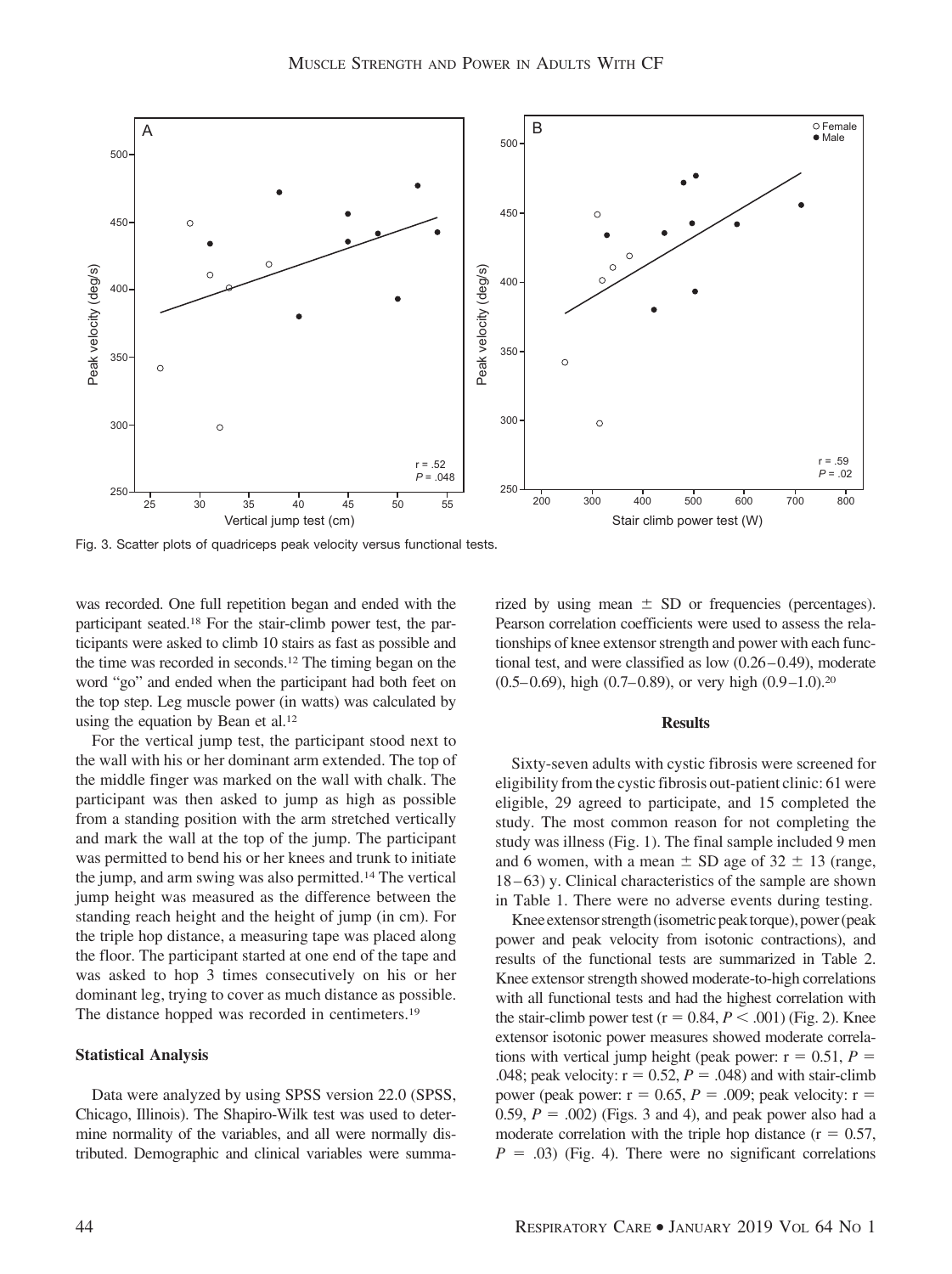

Fig. 4. Scatter plots of quadriceps peak power versus functional tests.

between peak velocity ( $r = 0.45$ ,  $P = .09$ ) or peak power  $(r = 0.34, P = .22)$  with the 30-s sit-to-stand test or peak velocity with the triple hop distance  $(r = 0.40, P = .14)$ .

#### **Discussion**

This study examined the validity of lower-extremity functional tests to evaluate muscle strength and power by comparison with the computerized dynamometry. All functional tests were associated with quadriceps peak torque from the Biodex dynamometer, with the strongest correlation with the stair-climb power test. The vertical jump, triple hop distance, and stair-climb power tests are tasks that require lower-extremity power and, accordingly, showed moderate relationships to quadriceps peak power and velocity as measured by using dynamometry. Our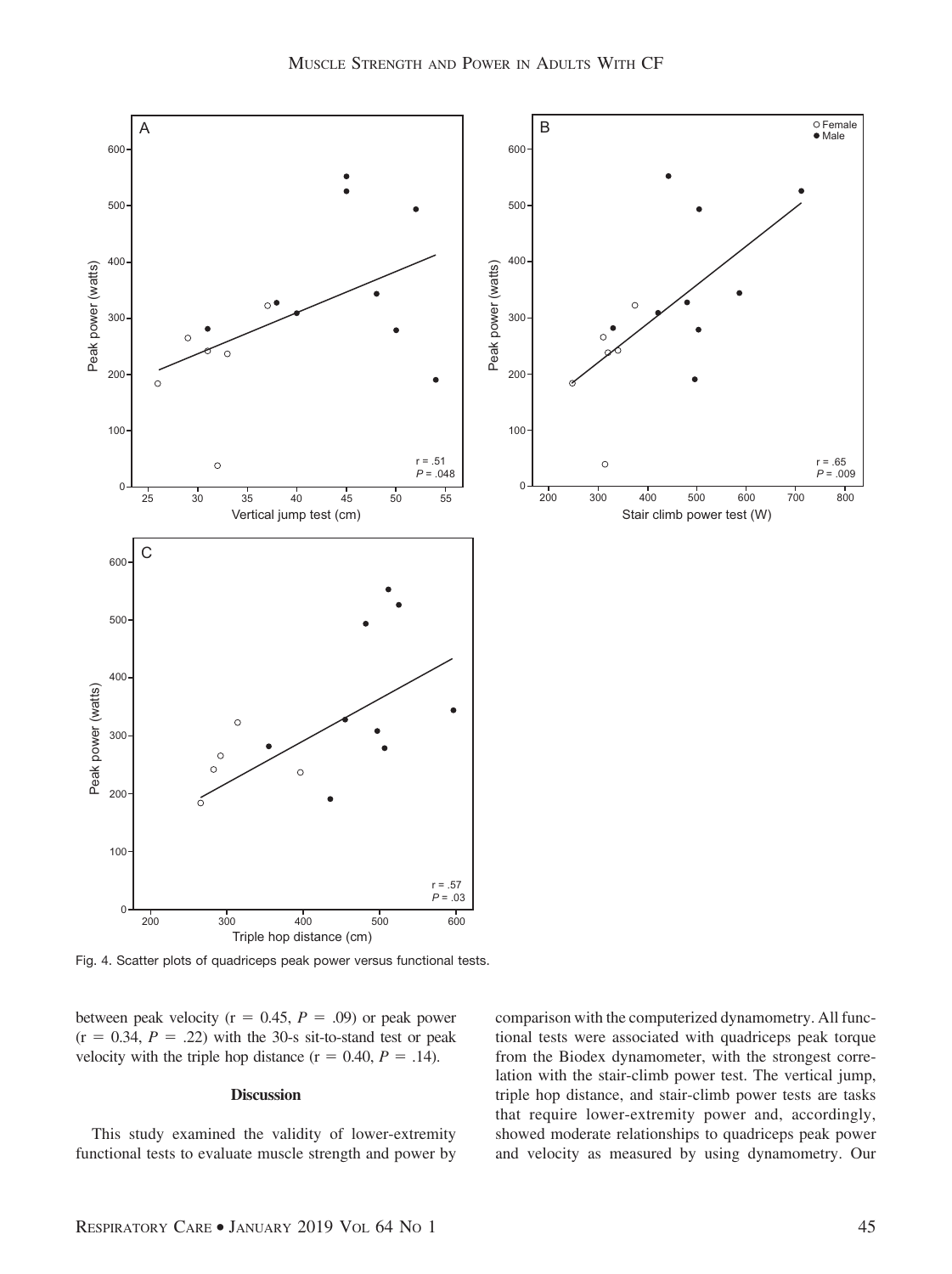results demonstrated that functional tests were valid measures of quadriceps strength and power in adults with cystic fibrosis. Furthermore, these tests are more easily implemented in the clinical setting because they require minimal space and equipment, and do not cause any adverse events.

The 30-s sit-to-stand test correlated with knee extensor peak torque (strength) but not with peak power or velocity in adults with cystic fibrosis. Previous studies in older adults<sup>21</sup> and people with COPD<sup>22</sup> showed similar relationships. Gruet et al<sup>23</sup> used the 1-min sit-to-stand test in adults with cystic fibrosis and found that it was correlated to peak aerobic capacity but not quadriceps strength. This may be due to the longer duration of the 1-min sit-to-stand test, which tasks the aerobic metabolism of the muscle more than strength. The sit-to-stand test, however, may have a ceiling effect in younger adults because it was developed for an older adult population. The subjects in our study completed 24 repetitions on average, with some individuals completing 30 –31 repetitions. This was considerably higher than normative values in older adults, which are typically between 12 and 16 repetitions.<sup>18</sup>

Muscle power is gaining attention as an important predictor of disability in older adults and may actually decline earlier with aging than peak muscle strength.24 Muscle power has not previously been evaluated in adults with cystic fibrosis but may also be a sensitive marker of changes in muscle function over time or after a period of hospitalization. The vertical jump, triple hop distance, and stairclimb power tests are tasks that require lower-extremity muscle power and, accordingly, showed moderate relationships to quadriceps peak power in our study. The vertical jump test has been used in cystic fibrosis, with one study that showed reduction compared with controls<sup>25</sup> and the other study that showed no difference.<sup>26</sup> In our study, the stair-climb power test was the best correlate of strength and power in cystic fibrosis and is a challenging test that could be applied across a spectrum of ages and functional levels.

There were limitations to the current study, which should be considered in the interpretation of the results. The sample size was small and only included individuals with mildto-moderate lung disease (FEV<sub>1</sub>% predicted range, 39 $-$ 109), and the majority of subjects were  $\leq$  30 y old. A larger study, which included a wider spectrum of disease severity, stratified by age and sex, is needed to understand whether the functional tests are representative of muscle strength and power in all adults with cystic fibrosis. We conducted muscle power testing by using the isotonic function of the Biodex dynamometer, which has a preset external load that is moved throughout the range of motion. This method has previously been used; $17$  however, there are other methods for evaluating muscle power by using isometric and isokinetic modes.27 Our study was limited to

the quadriceps muscle; however, sit-to-stand, jumping, and stair climbing also require other lower-extremity muscles (eg, gluteals and plantar flexors). The function of these other muscle groups should also be explored in adults with cystic fibrosis. Furthermore, the stair-climb power test requires access to a 10-step staircase, which may not be available in all clinical settings. This is an important consideration in the translation of these research findings into the clinical setting and may impact the uptake of the stairclimb power test by health-care professionals.

#### **Conclusions**

We recommend that functional tests, particularly the stairclimb power test, be used in the clinical setting to assess quadriceps muscle strength and power. Future studies should examine the sensitivity of these tests in detecting change over time and the relationship of muscle function to clinically relevant outcomes in cystic fibrosis.

#### **REFERENCES**

- 1. Salvatore D, Buzzetti R, Baldo E, Forneris MP, Lucidi V, Manunza D, et al. An overview of international literature from cystic fibrosis registries. Part 3. Disease incidence, genotype/phenotype correlation, microbiology, pregnancy, clinical complications, lung transplantation, and miscellanea J Cyst Fibros 2011;10(2):71-85.
- 2. Salvatore D, Buzzetti R, Mastella G. Update of literature from cystic fibrosis registries 2012-2015. Part 6: Epidemiology, nutrition and complications. Pediatr Pulmonol 2017;52(3):390-398.
- 3. Gruet M, Troosters T, Verges S. Peripheral muscle abnormalities in cystic fibrosis: Etiology, clinical implications and response to therapeutic interventions. J Cyst Fibros 2017;16(5):538-552.
- 4. Elkin SL, Williams L, Moore M, Hodson ME, Rutherford OM. Relationship of skeletal muscle mass, muscle strength and bone mineral density in adults with cystic fibrosis. Clin Sci (Lond) 2000; 99(4):309-314.
- 5. Pinet C, Cassart M, Scillia P, Lamotte M, Knoop C, Casimir G, et al. Function and bulk of respiratory and limb muscles in patients with cystic fibrosis. Am J Respir Crit Care Med 2003;168(8):989-994.
- 6. Troosters T, Langer D, Vrijsen B, Segers J, Wouters K, Janssens W, et al. Skeletal muscle weakness, exercise tolerance and physical activity in adults with cystic fibrosis. Eur Respir J 2009;33(1):99- 106.
- 7. Wieboldt J, Atallah L, Kelly JL, Shrikrishna D, Gyi KM, Lo B, et al. Effect of acute exacerbations on skeletal muscle strength and physical activity in cystic fibrosis. J Cyst Fibros 2012;11(3):209-215.
- 8. Martin C, Chapron J, Hubert D, Kanaan R, Honoré I, Paillasseur JL, al. Prognostic value of six minute walk test in cystic fibrosis adults. Respir Med 2013;107(12):1881-1887.
- 9. Robles PG, Mathur S, Janaudis-Fereira T, Dolmage TE, Goldstein RS, Brooks D. Measurement of peripheral muscle strength in individuals with chronic obstructive pulmonary disease: a systematic review. J Cardiopulm Rehabil Prev 2011;31(1):11-24.
- 10. Vaidya T, Chambellan A, de Bisschop C. Sit-to-stand tests for COPD: A literature review. Respir Med 2017;128:70-77.
- 11. Johnston KN, Potter AJ, Phillips A. Measurement Properties of Short Lower Extremity Functional Exercise Tests in People With Chronic Obstructive Pulmonary Disease: Systematic Review. Phys Ther 2017; 97(9):926-943.